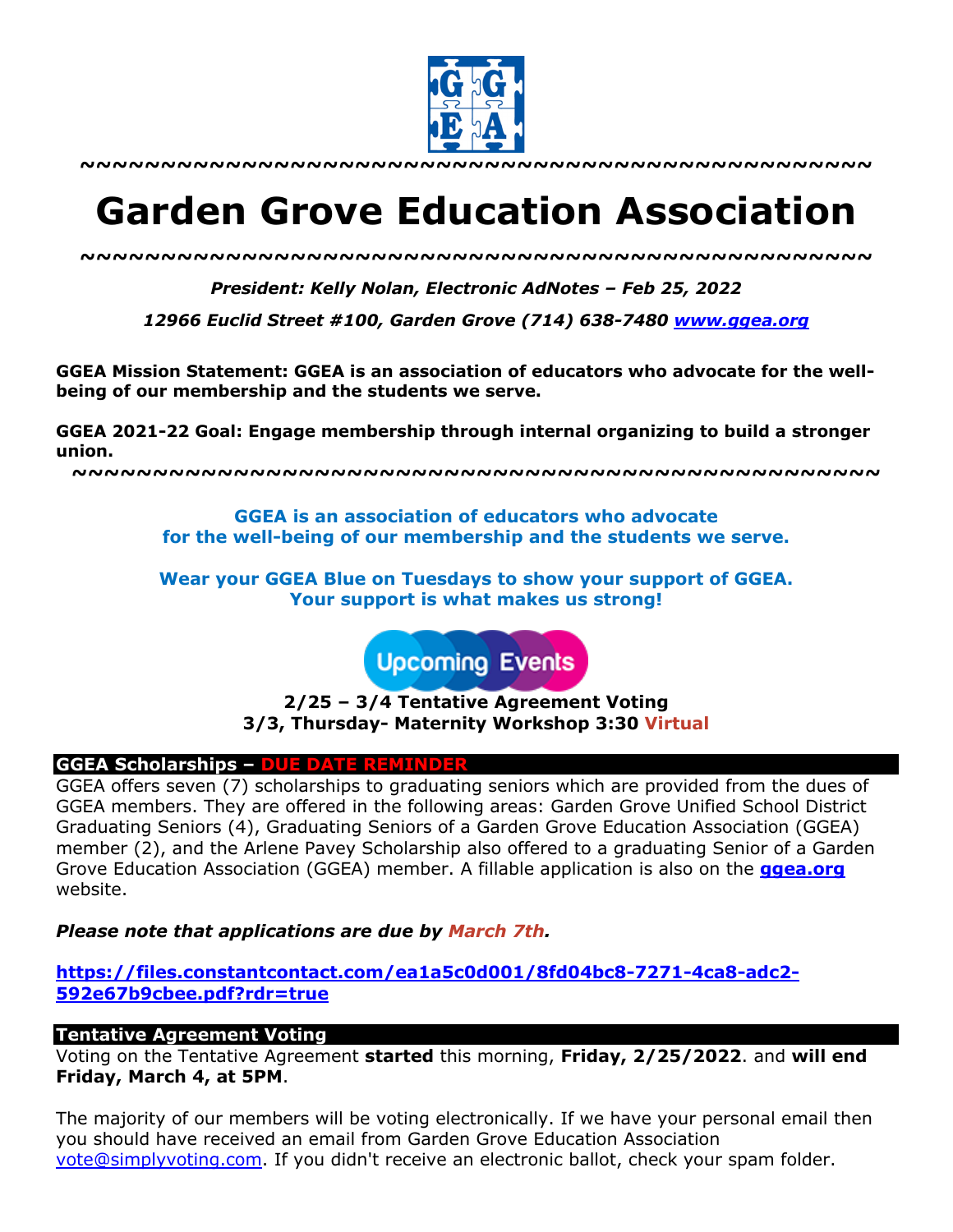There are 54 members that should have received a paper ballot at their site. You should have received your ballot in your mailbox or your site rep gave you one.

Please **return your ballot no later than 5 PM on March 4**. Ballots received after that date and time will not be counted.

# **Region IV Leadership Conference**

*2022 Region IV Leadership Conference* taking place from Friday, April 22 - Sunday, April 24, 2022 at the Hilton Orange County/Costa Mesa.

"This conference, "Fight for the Present, Shape the Future" is centered on the idea that building strong local unions and school site structures through nuts and bolts organizing, including Member and Community Engagement, is the key to a stronger Union. Our ability to connect with every member on school sites around our shared values is the foundation of building the necessary power to continue in our roles as advocates for students, colleagues, the teaching profession and public education in California. Please consider joining your colleagues from across Southern California as we hone the practice of building relationships by developing our skills and knowledge through **multiple course offerings**." For more information: **https://www.cta.org/event/22r4lc**

While registration is now open for the 2022 Region IV Leadership Conference, you must receive prior approval by calling the GGEA office, speak to Jenny, and get on the limited attendee list. Once you are approved, you may register. Since it is a local conference, only the registration fee, mileage, and parking will be reimbursed.

## **https://files.constantcontact.com/ea1a5c0d001/097798f0-400c-4dd1-9401 d136fc68a76a.png**

## **California Casualty Member Appreciation Opportunity**

As you recall at January's Rep Council meeting, our local field manager, Jana Charles, announced a member appreciation opportunity to the site that has the most percentage of their members visit the Cal Casualty site. The winning site will receive an appreciation lunch and one lucky member from the winning site will receive a \$75 gift card of choice.

Unfortunately, there is a tie between the following sites below so Jana decided to extend the opportunity until Monday, February 28th.

**Tied for first place**: *Excelsior, Clinton-Corner, Brookhurst, GGHS, Bryant, Peters K-3 & Murdy.* **You still have time to scan the QR code below to join in on the fun!**

The winner will be announced on March 1st.

**https://files.constantcontact.com/ea1a5c0d001/b52ff42f-6201-4052-8571- 45c945550984.jpg**

# **GGEA's Human Rights Committee**

**February is Black History Month:** Looking for great resources to share with your students for Black History month? **CTA.org** is a great place to start: **https://www.cta.org/black-historymonth**. Human Rights invites you to share any lessons or activities you do in your classroom with GGEA by contacting **humanrights@ggea.org**

**March is Women's History Month:** Looking for great resources to share with your students for Women's History month? **CTA.org** is a great place to start: **https://www.cta.org/awareness-events/womens-history-month**. Human Rights invites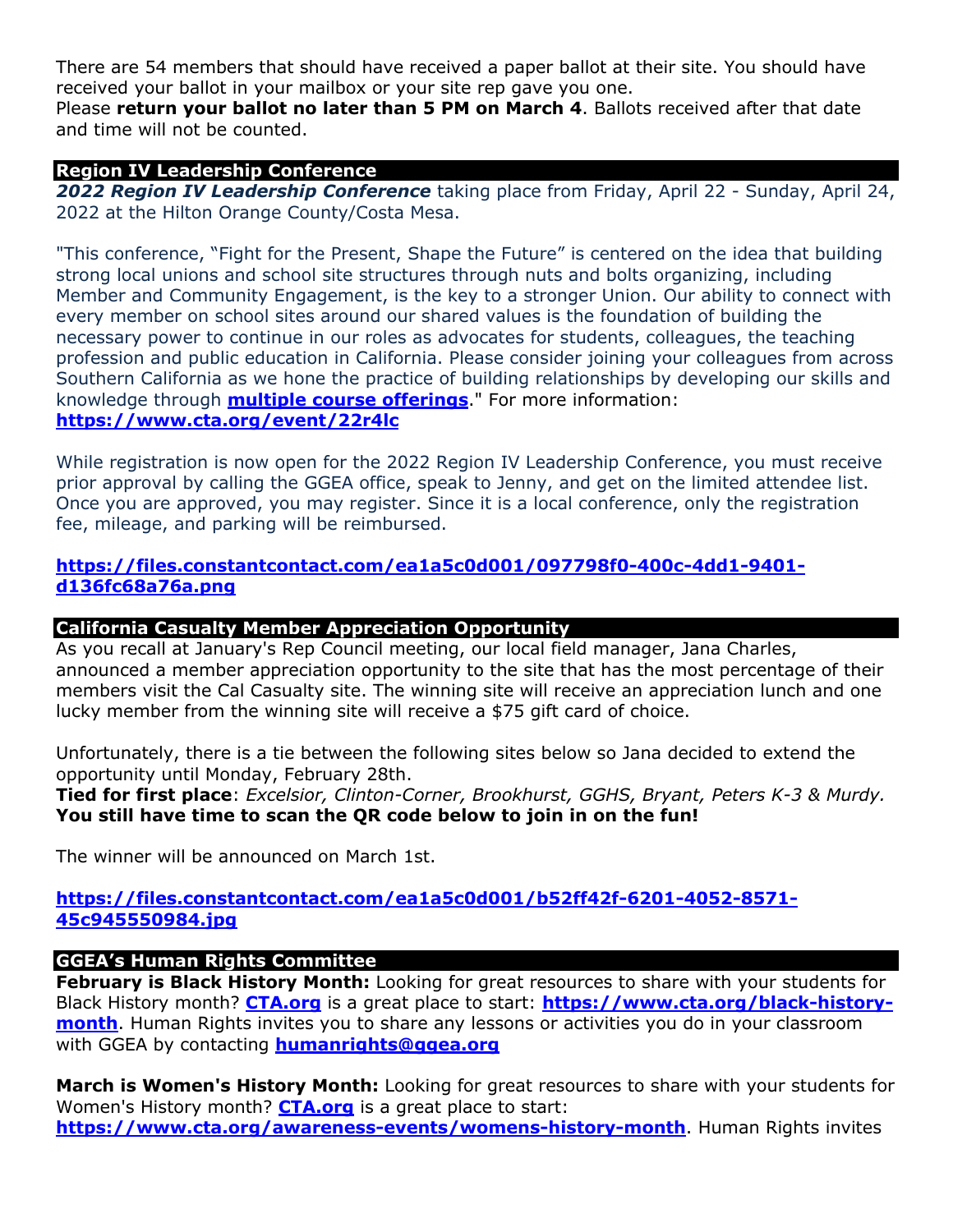you to share any lessons or activities you do in your classroom with GGEA by contacting **humanrights@ggea.org**

**2021-2022 Cesar E. Chavez and Dolores Huerta Education Award Program:** CTA wants to recognize "educators and students who demonstrate an understanding of the vision and guiding principles embraced by Cesar Chavez and Dolores Huerta." Award categories include written essay and visual arts. Pre-K through higher education entries welcomed. The deadline for entries is **March 4th**. Here is the link for further information. **https://www.cta.org/foreducators/scholarships-awards/cesar-chavez-and-dolores-huerta-award**

**GGEA HR Committee** meets 1st Monday of the month on Zoom at 3:30 pm: ID number: 987 0501 4658 Passcode: GGEAHR

## **Day of the Teacher Poster Contest**

GGEA's Community Action Committee is announcing the 2021-2022 Day of the Teacher Poster Contest.

This flyer should already be posted on your site's GGEA bulletin board.

The flyer contains all the necessary information regarding the details and submission of the poster.

# **Due Tuesday, March 22, 2022.**

**https://files.constantcontact.com/ea1a5c0d001/9bb960b4-dc20-4405-985f-84e319762736.png**

## **MWDOC Water Awareness Poster Contest**

All Orange County students are invited to create posters that reflect the theme: **#OCISWATERSMART**. For more information, the flyer link is below.

## **https://files.constantcontact.com/ea1a5c0d001/f540d619-df25-4e0f-a376- 3c5ace5207bd.png**

## **Dedicate Your Miles to Kids Fighting Cancer**

Cancer is the leading cause of death by disease for children under the age of 19 in the U.S. One in 285 American children will be diagnosed with cancer by the time they are 20 years old. Whether it's your child, a neighbor, or the relative of a colleague, the chances are strong that someone you know will have their lives shattered by pediatric cancer.

If you are interested in joining former GGEA member Terry Shepard's Team, Running With Todd, for the 5K Run/Walk, 10K Run, Half Marathon, or 1K Kids Fun Run, click on the link below.

**https://files.constantcontact.com/ea1a5c0d001/5bcdcc46-91d3-4270-bfb2 c8ee3ae5dde3.pdf**

## **IFT Grants**

All eligible CTA members may apply for an Educator grant (up to \$5,000) or an Impact grant (up to \$20,000). Learn more about IFT and how to apply online at **www.cta.org/ift**

## **https://files.constantcontact.com/ea1a5c0d001/ac66d961-97f3-45f3-a5d8 fb3199c21d7e.png**

*Please note that applications are due by March 1st.*